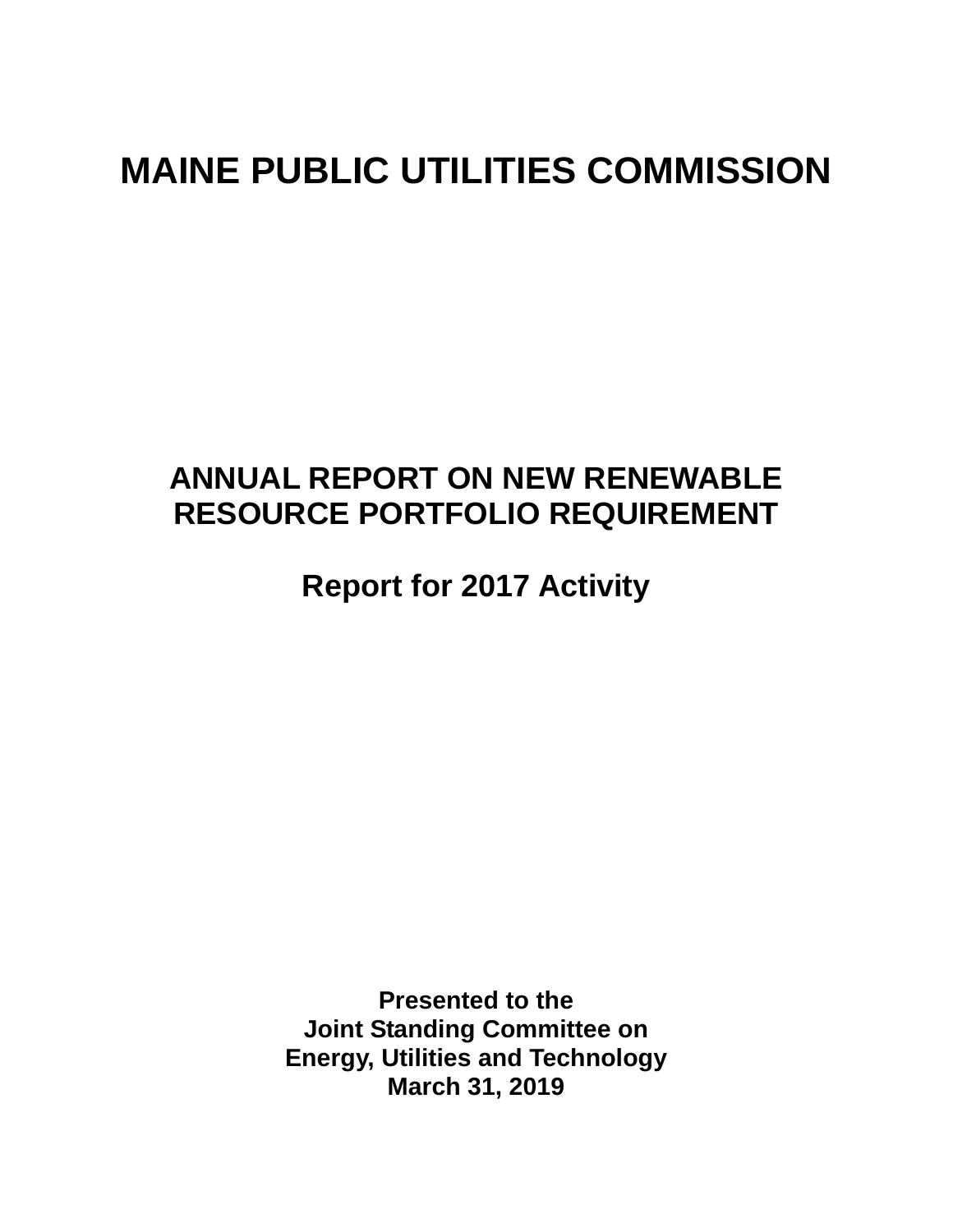# **TABLE OF CONTENTS**

| ı.  |    |                                                                       |  |  |  |
|-----|----|-----------------------------------------------------------------------|--|--|--|
| П.  |    |                                                                       |  |  |  |
|     | Α. | New Renewable Resource Portfolio Requirement (Class I)  3             |  |  |  |
|     | В. |                                                                       |  |  |  |
|     | C. |                                                                       |  |  |  |
|     | D. |                                                                       |  |  |  |
| Ш.  |    |                                                                       |  |  |  |
|     | Α. |                                                                       |  |  |  |
|     | B. |                                                                       |  |  |  |
|     | C. | New Renewable Portfolio Requirement (Class I); Resources and Cost     |  |  |  |
|     | D. | Eligible Resource Portfolio Requirement (Class II); Resource and Cost |  |  |  |
|     | Е. |                                                                       |  |  |  |
|     | F. |                                                                       |  |  |  |
| IV. |    |                                                                       |  |  |  |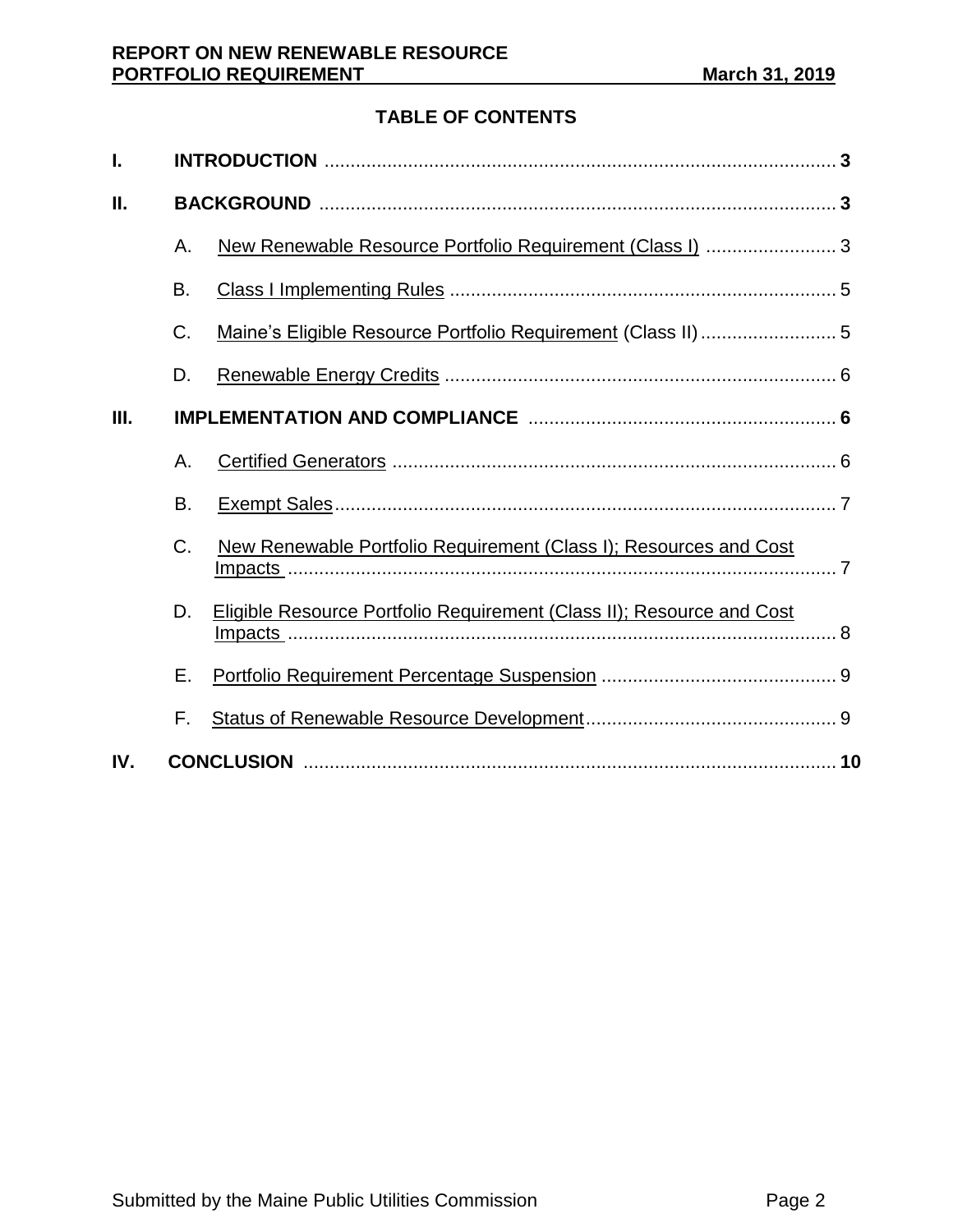# **I. INTRODUCTION**

During its 2007 session, the Legislature enacted an Act to Stimulate Demand for Renewable Energy  $(Act)$ .<sup>1</sup> The Act added a mandate that specified percentages of electricity that supply Maine's consumers come from "new" renewable resources. Generally, new renewable resources are renewable facilities that have an in-service date, resumed operation or were refurbished after September 1, 2005. The percentage requirement began at one percent in 2008 and increases in annual one percentage point increments to ten percent in 2017 and remains at ten percent thereafter, unless the Commission suspends the requirement pursuant to the provisions of the Act.

The Act contains an annual reporting requirement on the status of Class I renewable resource development and compliance with the portfolio requirement. The reporting provision specifies:

Annual Reports. No later than March 31, 2008 and annually thereafter, the Commission shall submit a report regarding the status of new renewable capacity resources in the State and New England, and compliance with the portfolio requirement required by this section to the joint standing committee of the Legislature having jurisdiction over utilities and energy matters. The report shall include, but is not limited to, a description of new renewable capacity resources available to meet the portfolio requirement required by this section, documentation of the loss of any existing renewable generation capacity in the State, the status of implementation of the new renewable resources portfolio requirement, including any suspensions pursuant to subsection D, and recommendations to stimulate investment in new renewable resources.

The Commission hereby submits its report to the Energy, Utilities and Technology Committee to describe the status of Maine's new renewable resource portfolio requirement. The Commission notes that this report is based on the most recently filed Competitive Electricity Provider (CEP) annual compliance reports, which were filed in July 2018 for calendar year 2017. Therefore, this report generally presents information on implementation and compliance with the portfolio requirement for calendar year 2017.

#### **II. BACKGROUND**

# A. New Renewable Resource Portfolio Requirement (Class I)

As stated above, the new renewable resource portfolio requirement, referred to as Class I<sup>2</sup> requires that specified percentages of electricity that supply Maine's

 $\overline{a}$ <sup>1</sup> P.L. 2007, c. 403 (codified at 35-A M.R.S. § 3210(3-A)).

<sup>&</sup>lt;sup>2</sup> The "new" renewable resource requirement was designated as Class I in the Commission's implementing rules (Chapter 311) because the requirement is similar to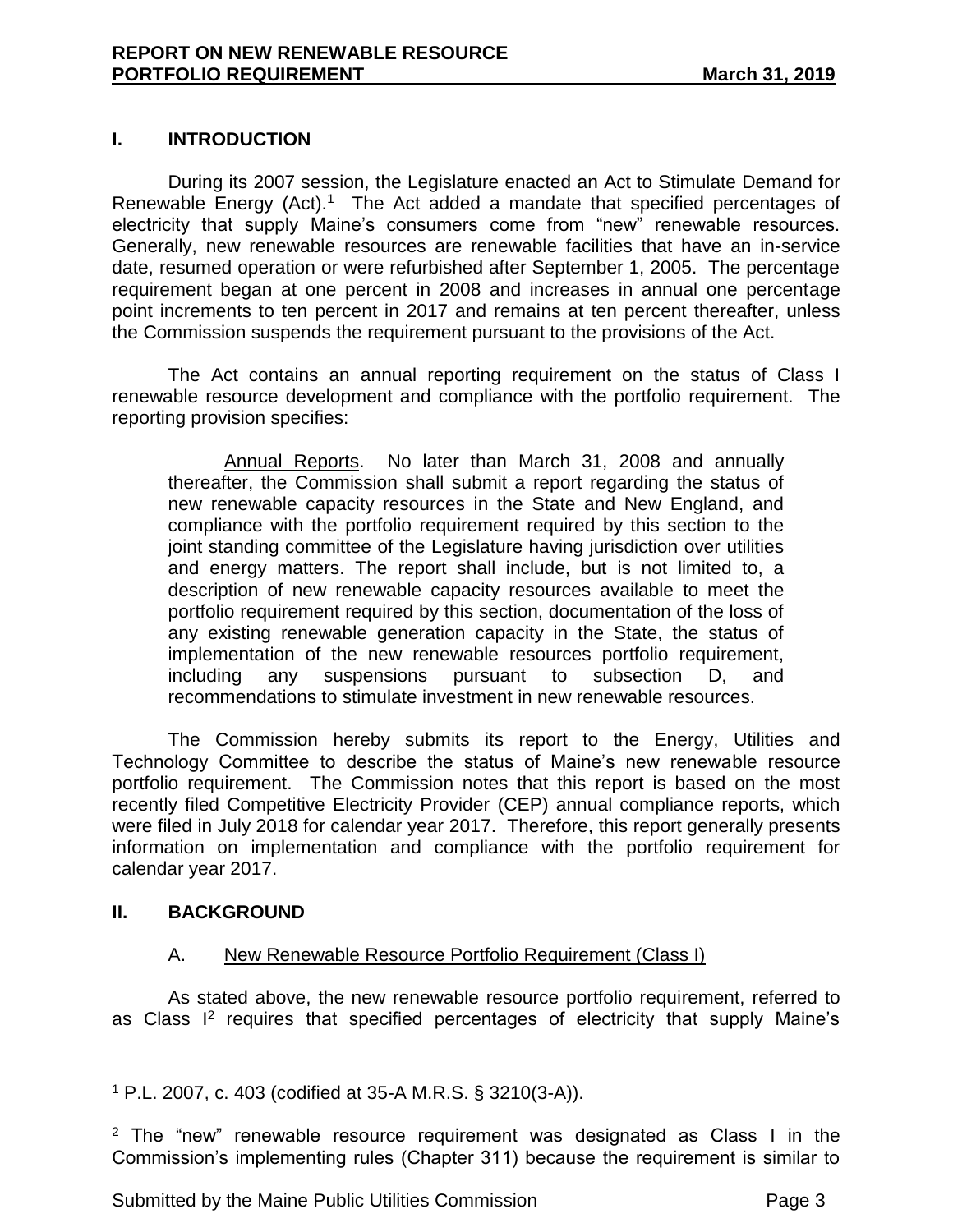consumers come from "new" renewable resources.<sup>3</sup> The percentage requirement began at one percent in 2008 and increases in annual one percentage point increments to ten percent in 2017 and remains at ten percent thereafter. The Act specifies the resource type, capacity limit and the vintage requirements for the new renewable resource requirement. As specified in the Act, a new renewable resource used to satisfy the Class I portfolio requirement must be of the following types:

- fuel cells;
- tidal power;
- solar arrays and installations;
- wind power installations;
- **•** geothermal installations;
- hydroelectric generators that meet all state and federal fish passage requirement; or
- biomass generators, including generators fueled by landfill gas.

In addition, except for wind power installations, the generating resource must not have a nameplate capacity that exceeds 100 MW. Moreover, the resource must satisfy one of four vintage requirements. These are:

- 1) Renewable capacity with an in-service date after September 1, 2005;
- 2) Renewable capacity that has been added to an existing facility after September 1, 2005;
- 3) Renewable capacity that has not operated for two years or was not recognized as a capacity resource by the New England Independent System Operator (ISO-NE) or the Northern Maine Independent System Administrator (NMISA) and has resumed operation or has been recognized by the ISO-NE or NMISA after September 1, 2005; and
- 4) Renewable capacity that has been refurbished after September 1, 2005 and is operating beyond its useful life or employing an alternate technology that significantly increases the efficiency of the generation process.

The Act also includes an "alternative compliance mechanism" (ACM) that allows suppliers to pay specified amounts into the Energy Efficiency and Renewable Resource Fund<sup>4</sup> in lieu of compliance with the new renewable resource portfolio requirement, and

portfolio requirements in other New England states that are referred to as "Class I." Maine's pre-existing "eligible" resource portfolio requirement is designated as Class II.

<sup>3</sup> Contracts or standard offer arrangements that pre-date the effective date of the Act, 35-A M.R.S. § 3210(3-A)(D), and sales to qualified Pine Tree Development Zone businesses, 35-A M.R.S. § 3210-B(4), are exempt from the portfolio requirement.

<sup>4</sup> The Energy Efficiency and Renewable Resource Fund was established to fund research, development and demonstration projects related to energy technologies. 35-A M.R.S. § 10121.

Submitted by the Maine Public Utilities Commission **Page 4** Page 4

 $\overline{a}$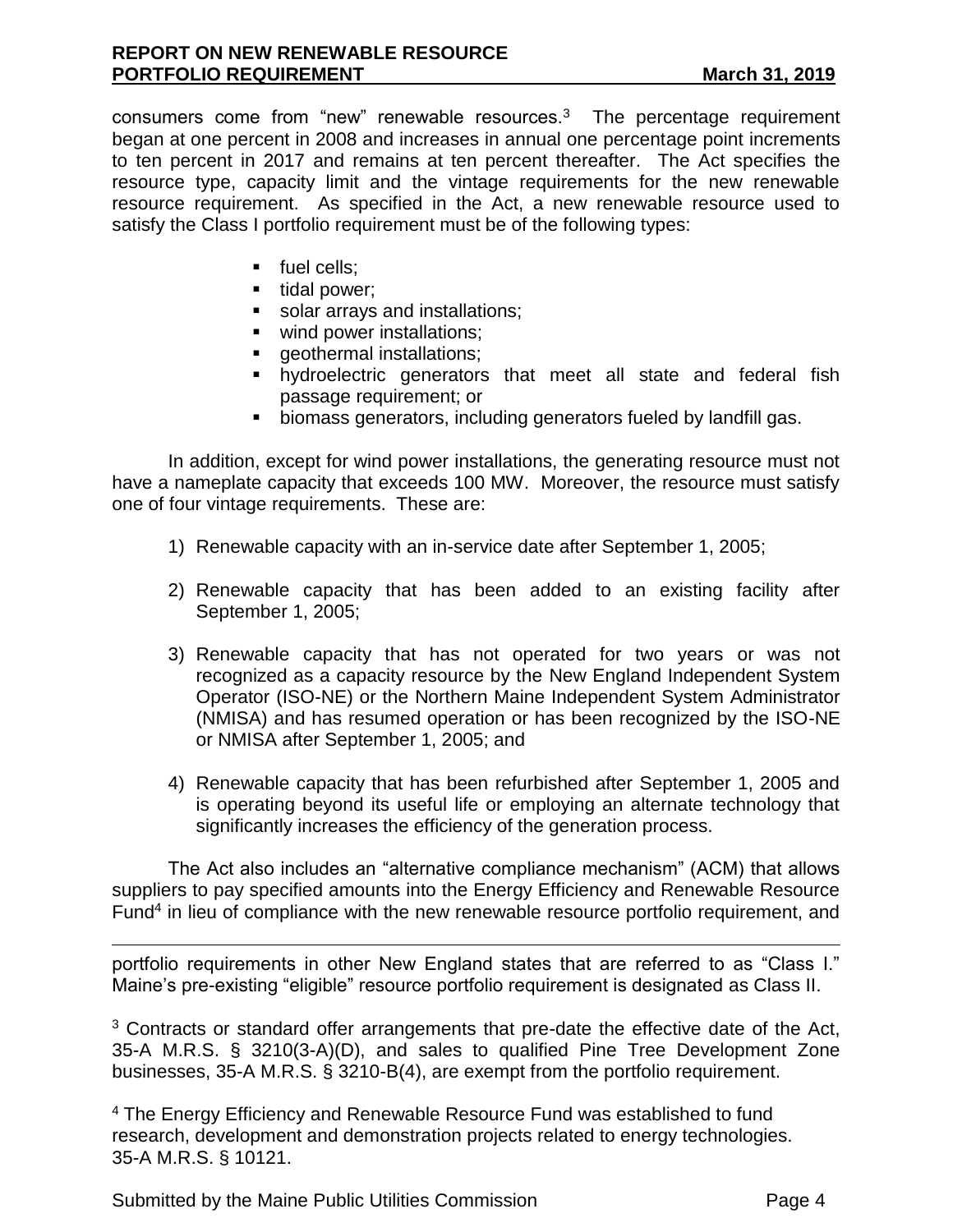states that the Commission shall set the alternative compliance payment rate in its implementing rules. In addition, the Act allows the Commission to suspend scheduled percentage increases in the portfolio requirement if it finds that investment in new renewable resources has not been sufficient for suppliers to satisfy the requirement, the requirement has burdened electricity customers without providing the benefits from new renewable resources or that there has been an over reliance on the ACM.

## B. Class I Implementing Rules

As required by the Act, the Commission modified its portfolio requirement rule (Chapter 311) to implement the "new" renewable resource requirement.<sup>5</sup> The implementing rules establish a certification process that requires generators to precertify facilities as a new renewable resource under the requirements of the rule and provide for a Commission determination of resource eligibility on a case-by-case basis.<sup>6</sup> The rule also specifies that the Commission may revoke a certification if there is a material change in circumstance that renders the generation facility ineligible as a new renewable resource. Under the rules, a generator does not have to be located in Maine to be eligible as long as its power is used to serve load in New England.

As required by the Act, the rules establish an ACM that allows suppliers to make a payment in lieu of compliance with the new renewable resource portfolio requirement.<sup>7</sup> The rule established a base alternative compliance payment rate of \$57.12 per megawatt-hour (MWh) that is adjusted annually based on the Consumer Price Index. The alternative compliance payment rate in 2017 was \$67.71 per MWh.

Finally, the implementing rules allow suppliers to satisfy or "cure" a compliance deficiency in one calendar year during the following calendar year. This cure provision only applies if the supplier has satisfied at least two-thirds of its calendar year requirement. In addition, a supplier may "bank" any excess renewable credits in a calendar year for use in the next calendar year. However, a supplier may not use banked credits to satisfy more than one-third of the requirement in any year. $8$ 

#### C. Maine's Eligible Resource Portfolio Requirement (Class II)

Maine's original restructuring legislation, which became effective in March 2000, included a 30% eligible resource portfolio requirement.<sup>9</sup> The eligible resource portfolio requirement, now referred to as Class II, mandated that each retail competitive

 $\overline{a}$ 

<sup>9</sup> 35-A M.R.S. § 3210(3).

<sup>5</sup> *Order Adopting Rule and Statement of Factual and Policy Basis,* Docket No. 2007-391 (Oct. 22, 2007).

 $6$  Chapter 311, § 3(B)(4).

<sup>7</sup> Chapter 311, § 3(C).

 $8$  Chapter 311, § 7(A) and (B).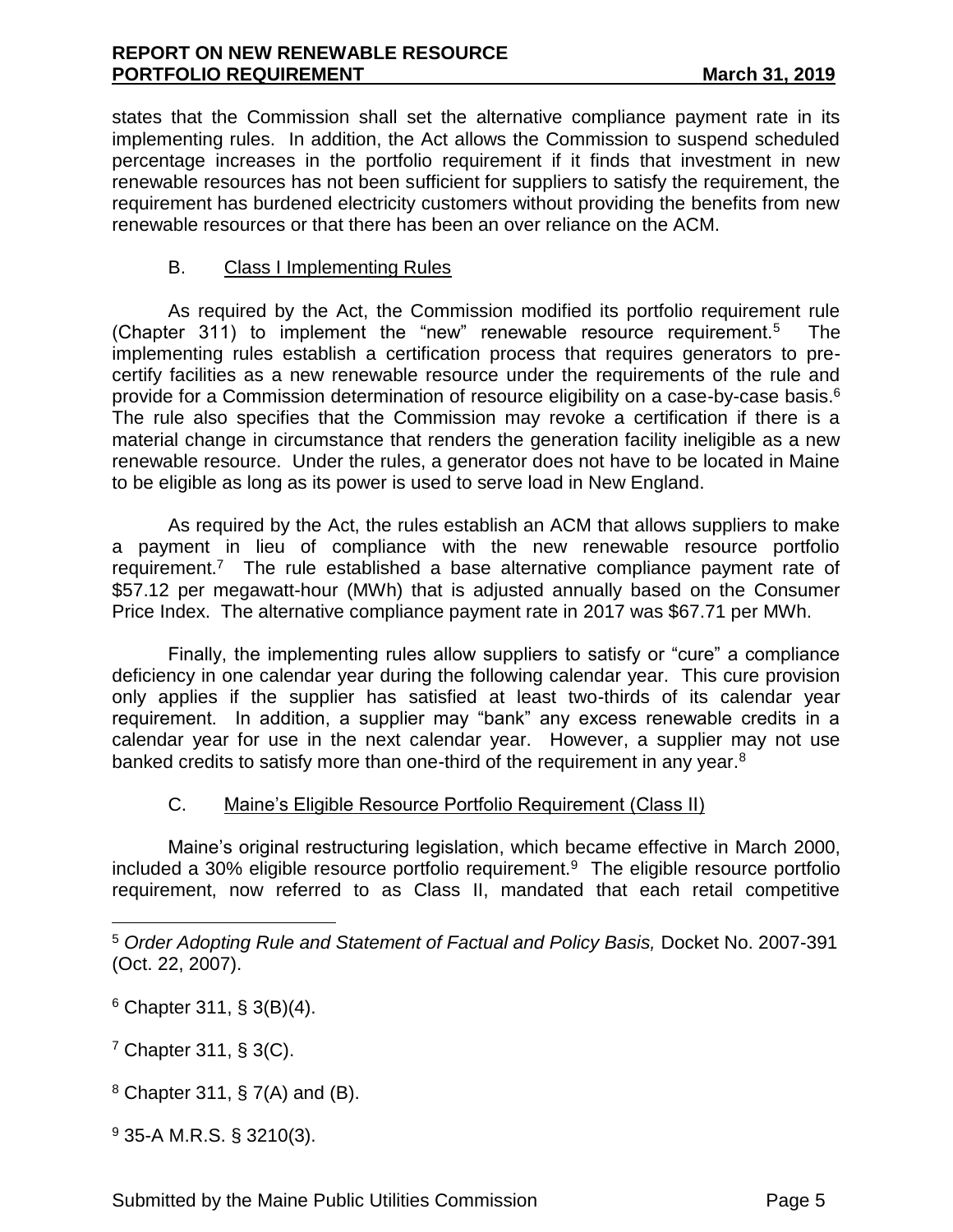electricity supplier meet at least 30% of its retail load in Maine from "eligible resources." Eligible resources are defined in statute as either renewable resources or efficient resources. Renewable resources are defined in statute as fuel cells, tidal power, solar arrays, wind power, geothermal installations, hydroelectric generators, biomass generators, and municipal solid waste facilities. Renewable resources may not exceed a production capacity of 100 megawatts. "Efficient" resources are cogeneration facilities that were constructed prior to 1997, meet a statutory efficient standard and may be fueled by fossil fuels.

# D. Renewable Energy Credits

Most of the compliance with Maine's portfolio requirements occurs through the purchase of renewable energy credits (RECs). The New England Power Pool (NEPOOL) has established a REC trading and tracking mechanism referred to as the Generation Information System (GIS). This system allows for the trading of the renewable attribute of a MWh separately from the energy value of the MWh. The GIS serves to significantly simplify compliance by suppliers and verification by regulatory commissions, and avoids double counting. Consistent with statutory direction,<sup>10</sup> the Commission requires suppliers in the ISO-NE to verify compliance with the portfolio requirement through the GIS. In Docket No. 2017-00050, the Northern Maine System Administrator (NMISA) requested and was granted to use a tracking and verification system in northern Maine (Docket No. 2017-00050).

#### **III. IMPLEMENTATION AND COMPLIANCE**

# A. Certified Generators

 $\overline{a}$ 

The implementing rules require generation facilities to be certified by the Commission as a Class I new renewable resource before such facilities can be used to satisfy Maine's new renewable resource portfolio requirement. However, not all of the facilities that have been certified are in-service and many of the facilities are also eligible for portfolio requirements in other New England states.<sup>11</sup> Presently, there are over 133 certified facilities, with a total capacity of approximately 2,655 MW.

Submitted by the Maine Public Utilities Commission **Page 6** Page 6

<sup>&</sup>lt;sup>10</sup> The portfolio requirement statute states that the Commission shall allow competitive providers to satisfy the portfolio requirements through the use of RECs if it determines that a reliable system of electrical attribute trading exists. 35-A M.R.S.§ 3210(8). The Commission has determined that the GIS is such a reliable system.

<sup>11</sup> Information on the RPS Class I Renewable Resource Applications can be found at <http://www.maine.gov/mpuc/electricity/rps-class-I-list.shtml>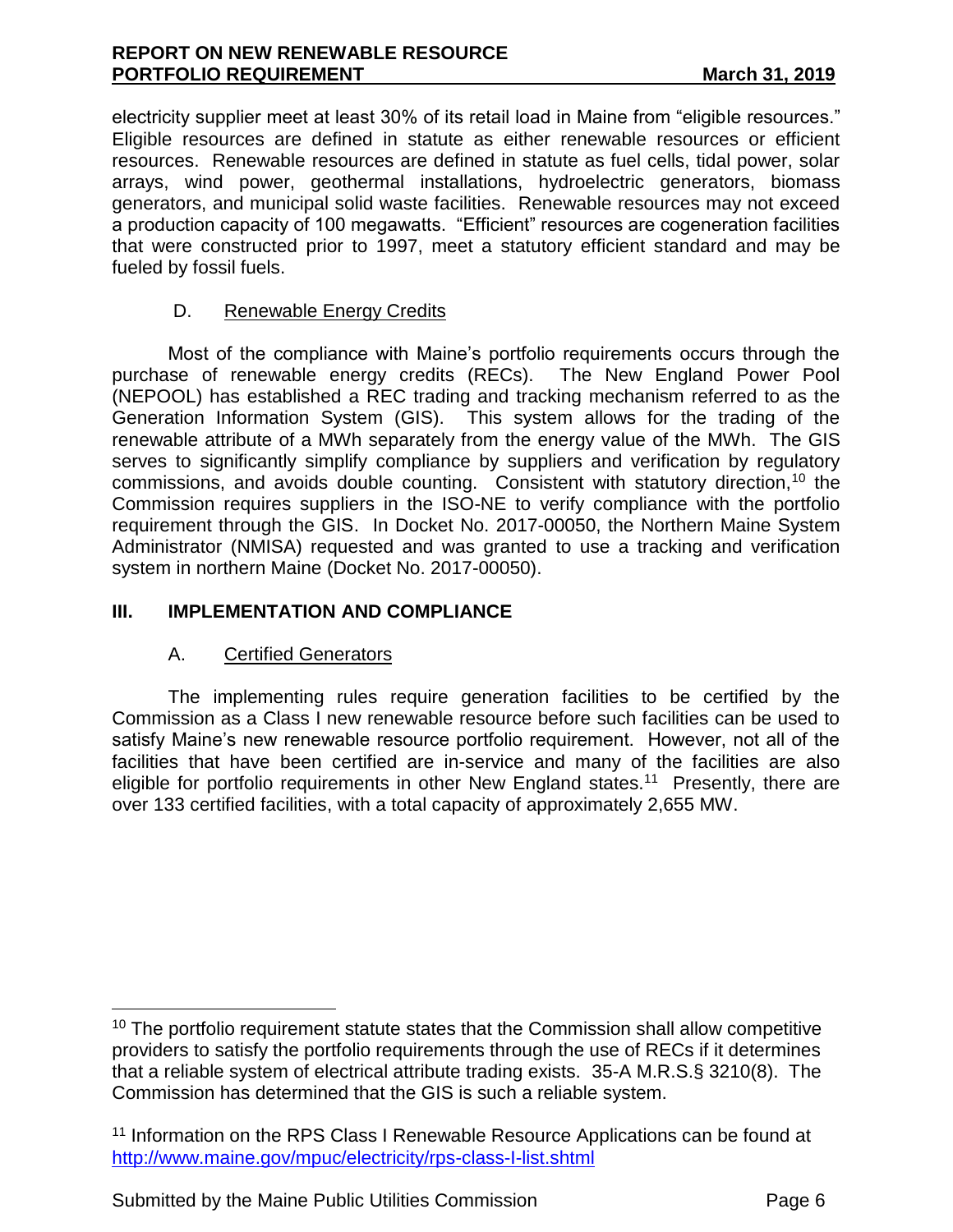# B. Exempt Sales

Electricity sales to serve qualified Pine Tree Development Zone businesses established under Title 30-A are exempt from the portfolio requirements. During 2017, approximately 34,004 MWh, or 0.32% of Maine's electricity sales as reported by the CEPs, were exempt from the new renewable resource portfolio requirement as a result of the Pine Tree Zone exemption.

#### C. New Renewable Portfolio Requirement (Class I); Resources and Cost Impacts

The following chart shows the mix of resources used to satisfy Maine's new renewable resource portfolio requirement during 2017.

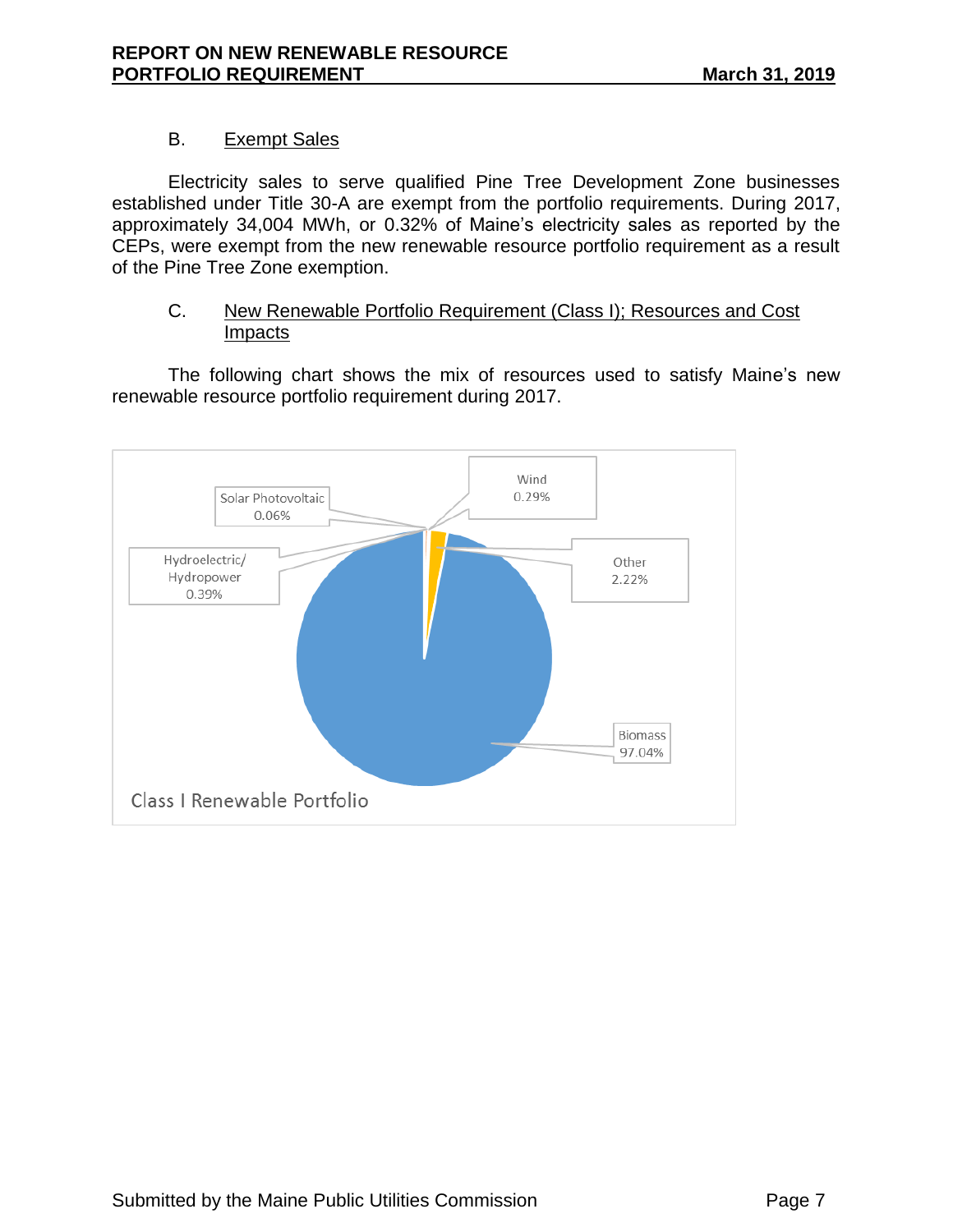As the table below shows, the RECs from forty facilities were used by suppliers to comply with the 2017 new renewable resource requirement. Twenty-one of the facilities are biomass, eight are hydro, one is wind, six are photovoltaic and four are other. Twenty-seven of the forty facilities are located in Maine, four are located in New York, and one each is located in Massachusetts, New Hampshire, Quebec and Vermont. Of the 999,758 RECs purchased to meet the 2017 portfolio requirement, approximately 79% came from facilities located in Maine.

|                                 | <b>Number of</b>                       |                         |            |
|---------------------------------|----------------------------------------|-------------------------|------------|
| <b>Fuel Type/State</b>          | <b>Generating</b><br><b>Facilities</b> | <b>GIS Certificates</b> | % of Total |
| <b>Biomass</b>                  |                                        |                         |            |
| <b>CONNECTICUT</b>              | 4                                      | 177,114                 | 17.72%     |
| <b>MAINE</b>                    | 14                                     | 787,821                 | 78.80%     |
| <b>NEW HAMPSHIRE</b>            | 1                                      | 3,723                   | 0.37%      |
| <b>NEW YORK</b>                 | 1                                      | 36                      | 0.00%      |
| <b>QUEBEC</b>                   | $\mathbf{1}$                           | 1,500                   | 0.15%      |
| <b>Biomass Total</b>            | 21                                     | 970,194                 | 97.04%     |
| Hydroelectric/Hydropower        |                                        |                         |            |
| CONNECTICUT                     | $\mathbf{1}$                           | 1,619                   | 0.16%      |
| <b>MAINE</b>                    | 5                                      | 1,882                   | 0.19%      |
| <b>MASSACHUSETTS</b>            | $\mathbf 1$                            | 230                     | 0.02%      |
| <b>NEW HAMPSHIRE</b>            | $\mathbf{1}$                           | 176                     | 0.02%      |
| Hydroelectric/Hydropower        |                                        |                         |            |
| <b>Total</b>                    | 8                                      | 3,907                   | 0.39%      |
| <b>Other</b>                    |                                        |                         |            |
| <b>MAINE</b>                    | 1                                      | 14                      | 0.00%      |
| <b>NEW YORK</b>                 | 3                                      | 22,134                  | 2.21%      |
| <b>Other Total</b>              | 4                                      | 22,148                  | 2.22%      |
| <b>Solar Photovoltaic</b>       |                                        |                         |            |
| <b>MAINE</b>                    | 6                                      | 618                     | 0.06%      |
| <b>Solar Photovoltaic Total</b> | 6                                      | 618                     | 0.06%      |
| Wind                            |                                        |                         |            |
| <b>MAINE</b>                    | $\mathbf{1}$                           | 2,891                   | 0.29%      |
| <b>Wind Total</b>               | 1                                      | 2,891                   | 0.29%      |
| <b>Grand Total</b>              | 40                                     | 999,758                 | 100.00%    |

The cost to ratepayers of Maine's new renewable resource portfolio requirement is estimated by the cost of compliance by suppliers, primarily through their purchase of RECs. For calendar year 2017, 80% of the Class 1 RPS requirement was satisfied through the purchase of RECs during that year, 16% was satisfied using RECs banked from 2016 and 4% will be satisfied during the 2018 cure period allowed by the rule. Finally, 307,022 RECs were purchased in 2017 and banked for future use. 3,311 RECs purchased in 2017 were used to satisfy the requirements for the 2016 Class 1 RECs purchased during the cure period.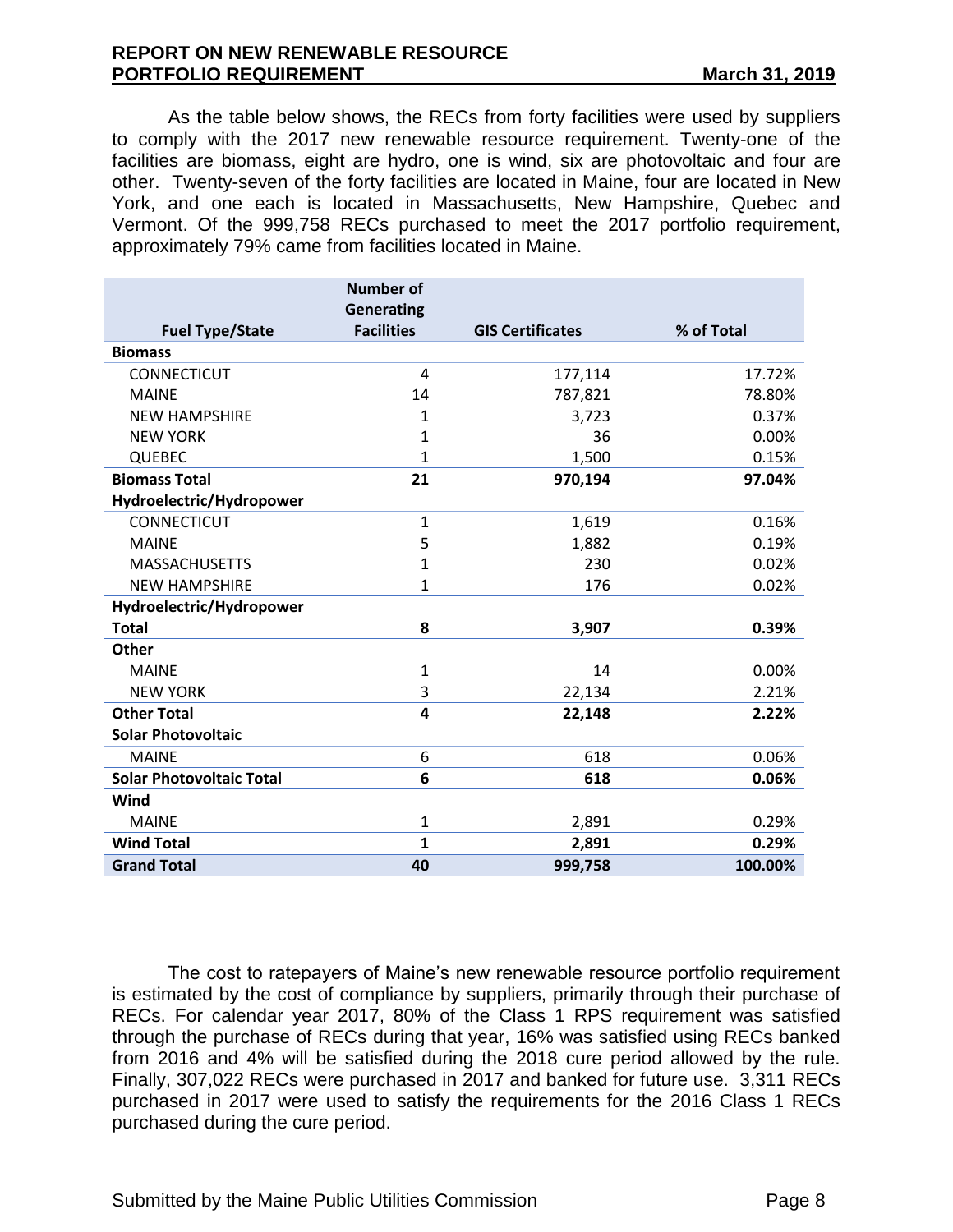During 2017, the cost of RECs used for compliance ranged from approximately \$1.15 per MWh to \$33.00 per MWh, with an average cost of \$ 16.04 per MWh and a total cost of \$16,835,969. This is equivalent to about 74 cents per month, or 1% of the total bill, for a typical residential customer; \$70.15 per month for a medium commercial customer that uses 50,000 kWh per month; and \$701.50 per month for a large commercial/industrial customer that uses 500,000 kWh per month.

#### D. Eligible Resources Portfolio Requirement (Class II); Resources and Cost Impacts

The following chart shows the mix of resources used to satisfy Maine's Class II renewable resource portfolio requirement during 2017.



During 2017, the costs of RECs used to satisfy the Class II eligible resource portfolio requirement ranged from \$0.00 per MWh (some RECs were provided for free as part of an energy transaction) to \$2.00 per MWh, with an average cost of \$1.31 per MWh and a total cost of \$5,162,536. This is equivalent to about 23 cents per month for a typical residential customer, and \$21.50 and \$215 per month for medium and large commercial/industrial customers with the usage levels described above, respectively.

# E. Portfolio Requirement Percentage Suspension

The Act allows the Commission to suspend scheduled percentage increases in the Class I portfolio requirement if it finds that investment in new renewable resources has not been sufficient for suppliers to satisfy the requirement, the requirement has burdened electricity customers without providing the benefits from new renewable resources or that there has been an over reliance on the ACM. As specified in